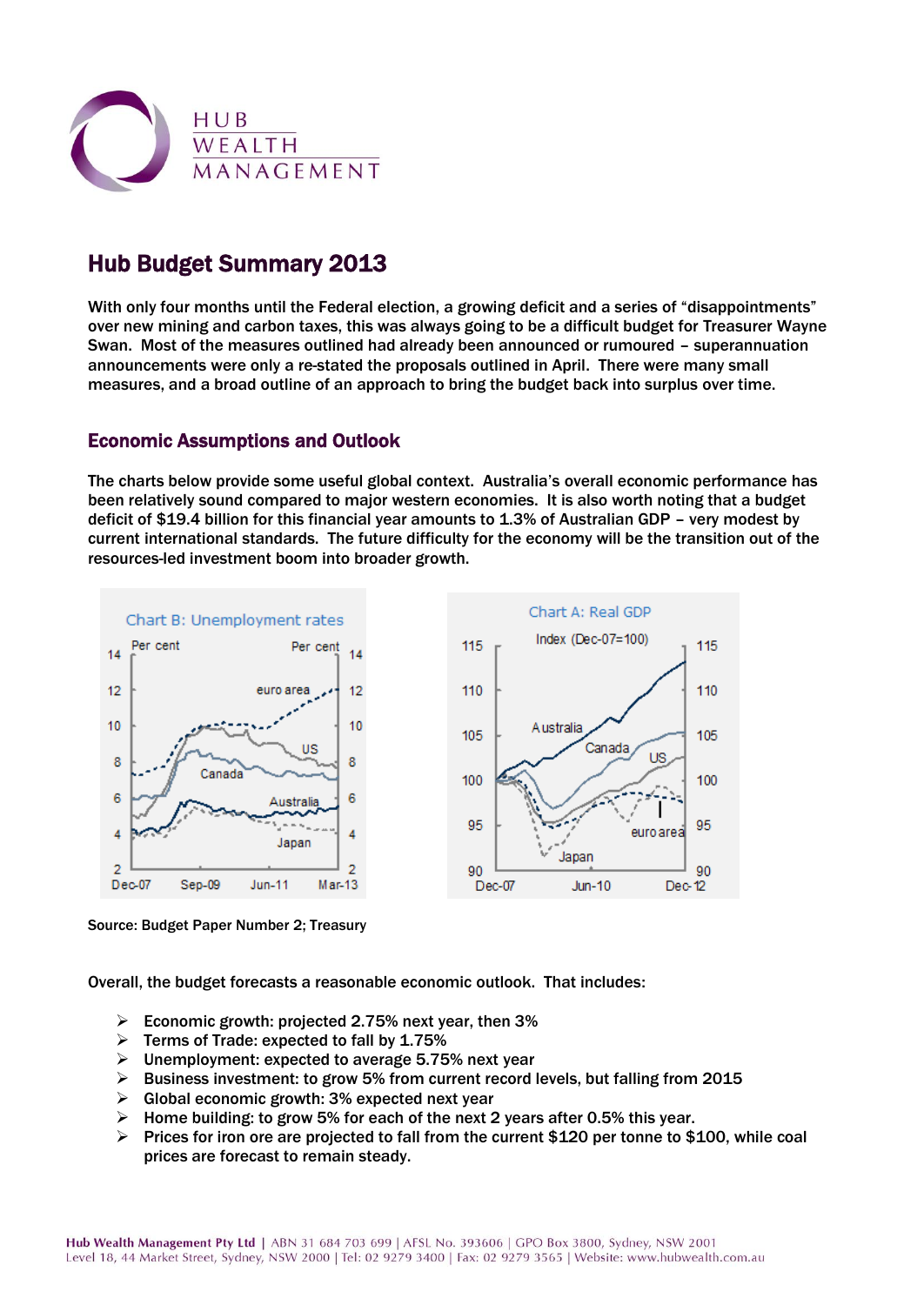

The table below from the Budget Papers is one of many that highlight the inaccuracy of previous budget forecasts. In this instance, tax collections have been significantly below expectations. Key factors behind that have included a slowing in the mining boom, changed spending patterns after the GFC, and the continuing strength of the Australian dollar against other currencies.



Source: Treasury Budget Papers

From an investment perspective, the interesting elements in the forecasts include ongoing moderate growth, low unemployment, terms of trade stable in the short-term but reducing considerably over the next 20 years, and moderate inflation. All of this would be broadly positive for investors.

# Superannuation

There were no new measures announced in the budget, after the previous reform announcements made in April (please refer to our April "Superannuation Reform Proposals Summary"). The budget confirmed these announcements, including:

- $\triangleright$  Taxing earnings\*\* in pension phase that exceed \$100,000 p.a. at the superannuation tax rate of 15% (NB capital gains taxed at 10%). Further, pension assets purchased before 5 April 2013 will only be subject to capital gains after July 2024.
- $\triangleright$  Increasing concessional contributions caps from \$25,000 to \$35,000 from July for those 60 and over, and from July 2014 for those 50 and over.
- $\triangleright$  Deeming account-based pensions under the Social Security Assets Test (see Social Security changes below).
- $\triangleright$  Minimum pension drawing levels return to normal from the current reduced levels. People drawing at the minimum level from pension accounts will receive higher pension payments in 2013/14.
- $\triangleright$  Confirmation of additional 15% tax on concessional contributions for people earning over \$300,000 per year. This is to apply from July 2012; draft legislation was released recently.

\*\*It is important to note that the earnings limit would only apply to realised gains and income, not the total return.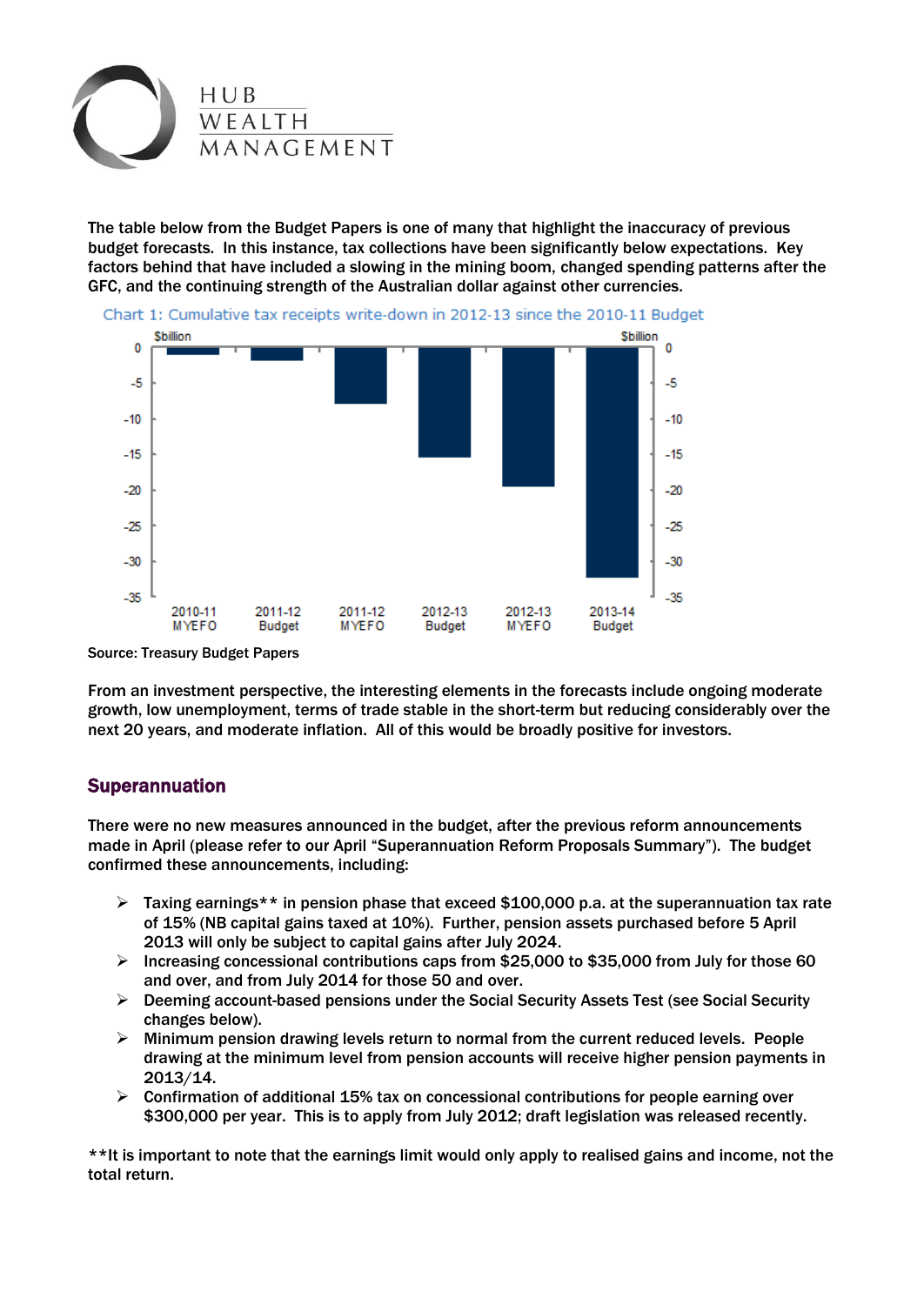

# Tax Planning Considerations

### Personal Tax Rates Remain Unchanged

Tax cuts previously announced to apply from 2015 have been deferred. The tax rates remain:

| <b>Income Level</b>  | Tax Rate % |
|----------------------|------------|
| $$0 - $18,200$       | O          |
| $$18,201 - $37,000$  | <b>19%</b> |
| \$37,001 - \$80,000  | 32.5%      |
| \$80,001 - \$180,000 | 37%        |
| \$180,000 and over   | 45%        |

### Medicare Levy and Threshold Increases

The Government confirmed previous announcements that it will increase the Medicare Levy from 1.5% to 2% from July 2014 to provide funding for DisabilityCare Australia.

The Medicare Levy low income threshold increases to \$20,542 for individuals and \$33,693 for families from 2012/13. The threshold for pensioners eligible for Seniors and Pensioners Tax Offset rises to \$33,279.

The increased Medicare Levy increases the attractiveness of salary sacrifice super contributions, which pay a maximum 15% contributions tax and no Medicare Levy.

### Net Medical Expenses Tax Offset (NMETO) to be Phased Out

Currently, net out-of-pocket medical expenses over \$2,120 are subject to a 20% tax offset. NMETO will continue to apply for taxpayers who have expenses relating to disability aids, attendant care or aged care expenses until July 2019. From July 2013, taxpayers who claimed NMETO in 2012/13 will continue to be eligible.

If you needany elective surgery, it may be more tax-effective to have it done before 30 June 2013.

### Cap on Self-Education Expenses

From July 2014, there is proposed to be a cap of \$2,000 on self-education expenses that can be claimed as a tax deduction. However, there is no change to the employer FBT exemption for such expenses.

The strategy here seems to be to incorporate before undertaking significant self-education.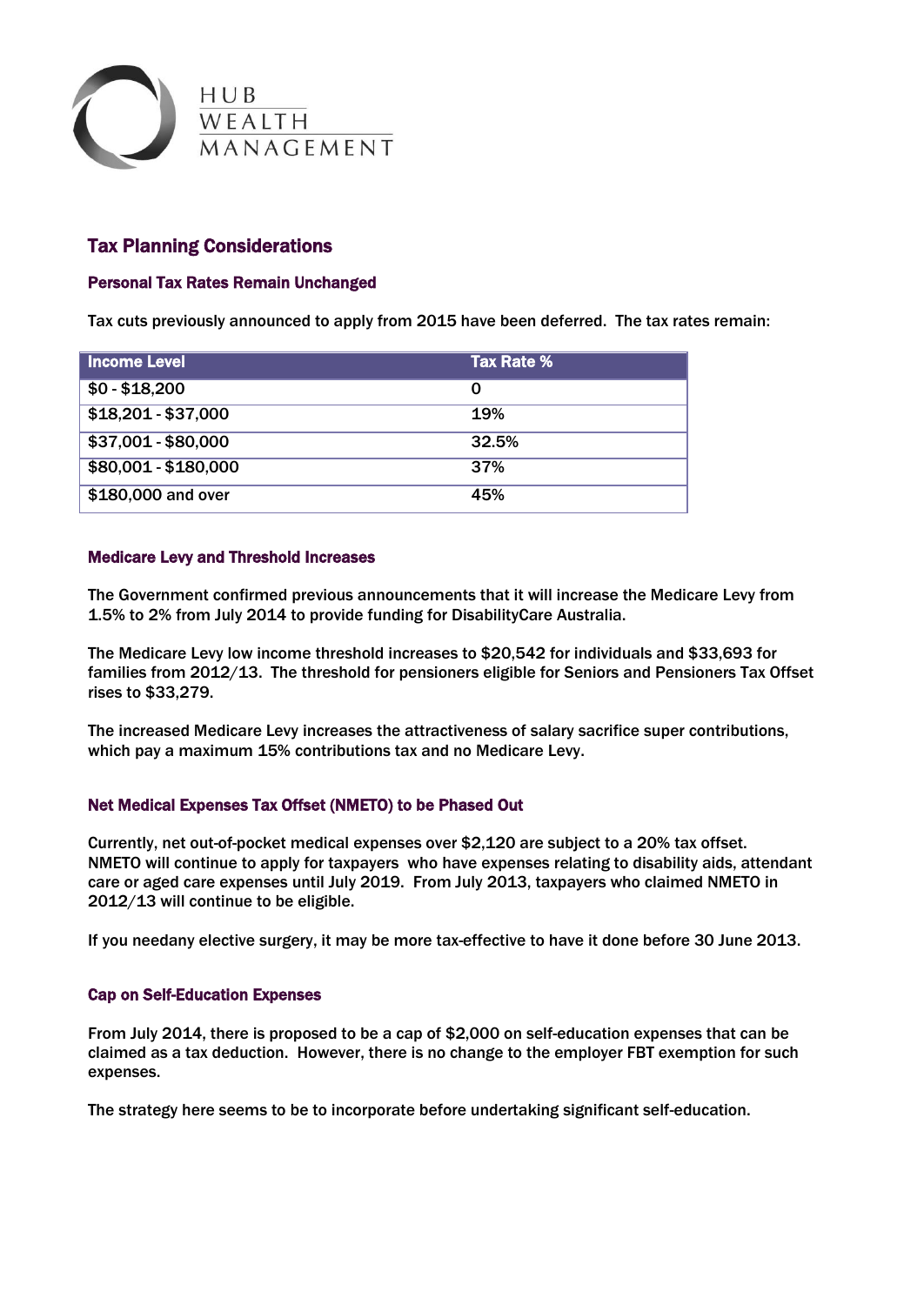

# Social Security Changes

### Encouragement to Downsize Home for Pensioners

From July 2014, the proposal is to undertake a three-year trial for pensioners who may wish to downsize their home. The family must have lived in the home for 25 years, with at least 80% of any excess sale proceeds (to a maximum of \$200,000) deposited into a special account. Funds in this account will be exempt from pension means testing for up to 10 years as long as there are no withdrawals.

#### Deeming of New Income Streams from 1 January 2015

Deeming will apply for social security incomes test purposes to account-based pensions purchased from 1 January 2015. All existing accounts will be exempt indefinitely.

Currently, account-based pensions are favourably treated compared to other assets. For anyone expecting to receive future Age Pension, it will be a very good reason to purchase an account-based pension prior to 2015.

#### Replacement of the Baby Bonus

From 1 March 2014, the Baby Bonus will be replaced by an increase in Family Tax Benefit Part A (RTBA) for those eligible – a family test of Adjusted Taxable Income applies. Payment will be \$2,000 in the year following birth/adoption of a first child, and \$1000 for second and subsequent children.

#### Aged Care – Accommodation Bond Insurance

The Government will defer the requirement for providers of residential aged care to insure accommodations bonds they hold for residents entering their care until July 2014.

Negotiations are continuing with insurance providers. The Government will continue to guarantee all bonds in the interim.

#### Ending of Discount on HECS-HELP and Voluntary HELP Repayment Bonus.

The Government will remove the 10% discounts applying to up-front and 5% discount for voluntary payments made under the Higher Education Loan Programme (HELP) from January 2014.

#### Various Changes to Family Payments

A variety of minor changes to payments for Family Tax Benefits were announced. These include reduced ability to access Family Tax Benefit Part A (FTBA) if overseas, and no increase to the payment level for FTBA (was scheduled to rise from July 2013)